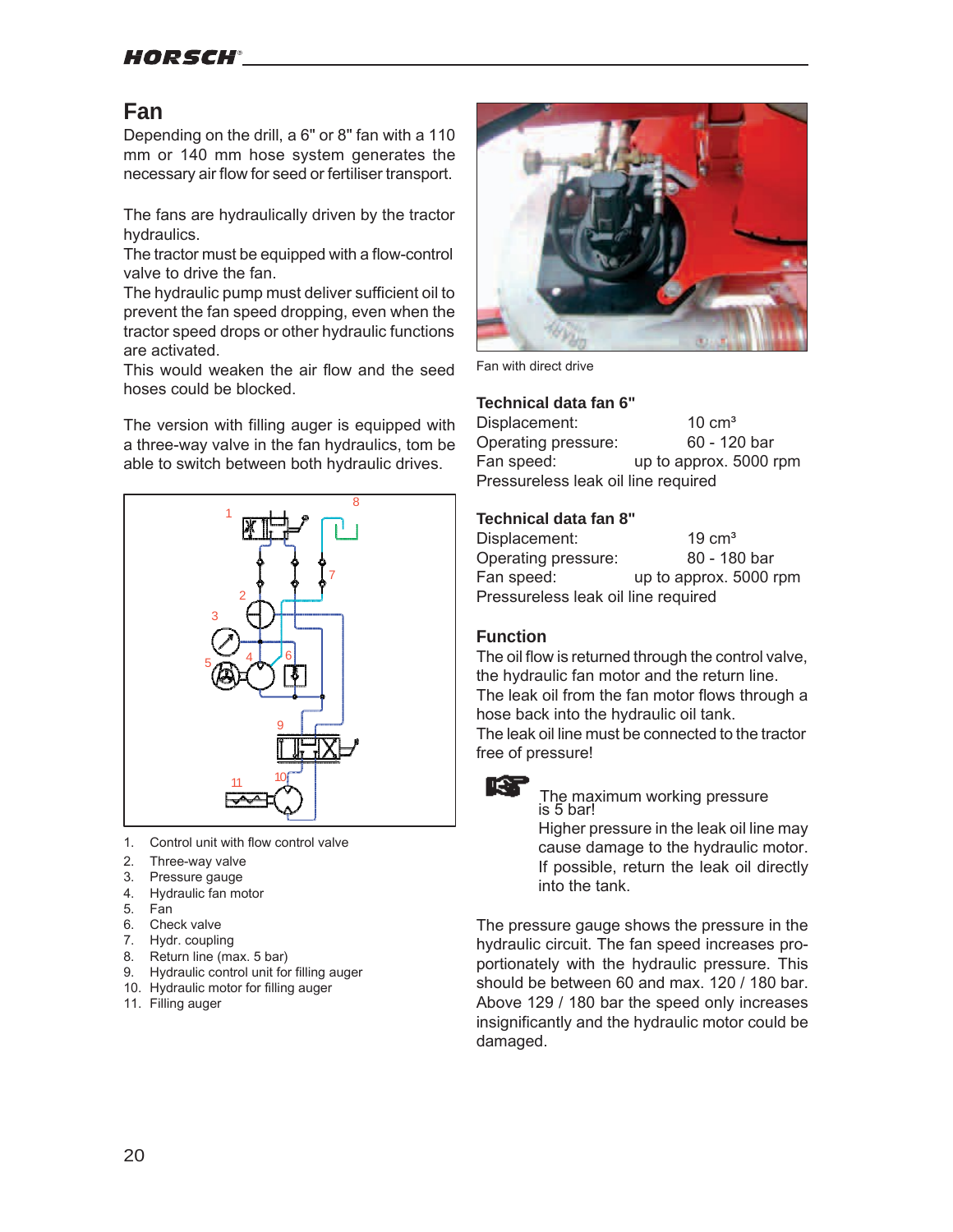# HORSCH®

The required rotary speed depends on the hitched machine, the number and length of the hoses.

After switching off the hydraulic system, the check valve enables afterrunning of the fan motor.

#### **Adjusting the air quantity**

The fan air flow must be adapted to the seed. For this purpose adjust the oil quantity for the fan speed on the flow control valve and thereby match the air quantity to the drill conditions.

The seed must thereby not remain in the hoses, but it must also not been blown out of the seed bed.

With high air quantities the seed distribution is slightly more accurate, therefore do not reduces the air quantity any more than necessary.

l l€ 1

 Check the seed placement at the start of work and then regularly during drill- ing.

## **Checks and maintenance**

 $\ge$  Ensure a return flow pressure of max. bar in

the leak oil line

- $\ge$  Set the fan speed, but do not exceed a permanent pressure of 120/180 bar.
- $\geq$  Clean the air intake grill at regular intervals to prevent a restriction in air flow and resulting blockage.
- $\geq$  Clean any dirt or deposits from the fan blades to prevent unbalance and damage to impeller and bearing.
- $\geq$  Retighten the clamping taper on the fan shaft (see chapter Fan Flange).

### **Matching the air quantity**

(Depending on the pneumatic equipment) In case of significant weight differences of the quantities to be placed, e.g. with rape and fertiliser, it may be necessary to match the air quantity to the placement quantity.

For this purpose loosen the nut on the seed hose and slightly adjust the valve.

The higher air quantity must be directed to the higher placement quantity.



Seed hose with air valve (Fig. simmilar)

The correct distribution must be determined by field tests and should be checked when starting and during work.

The air valve must be adjusted before starting sowing. This setting must be checked every day.



After sowing reset the valve to

middle

position.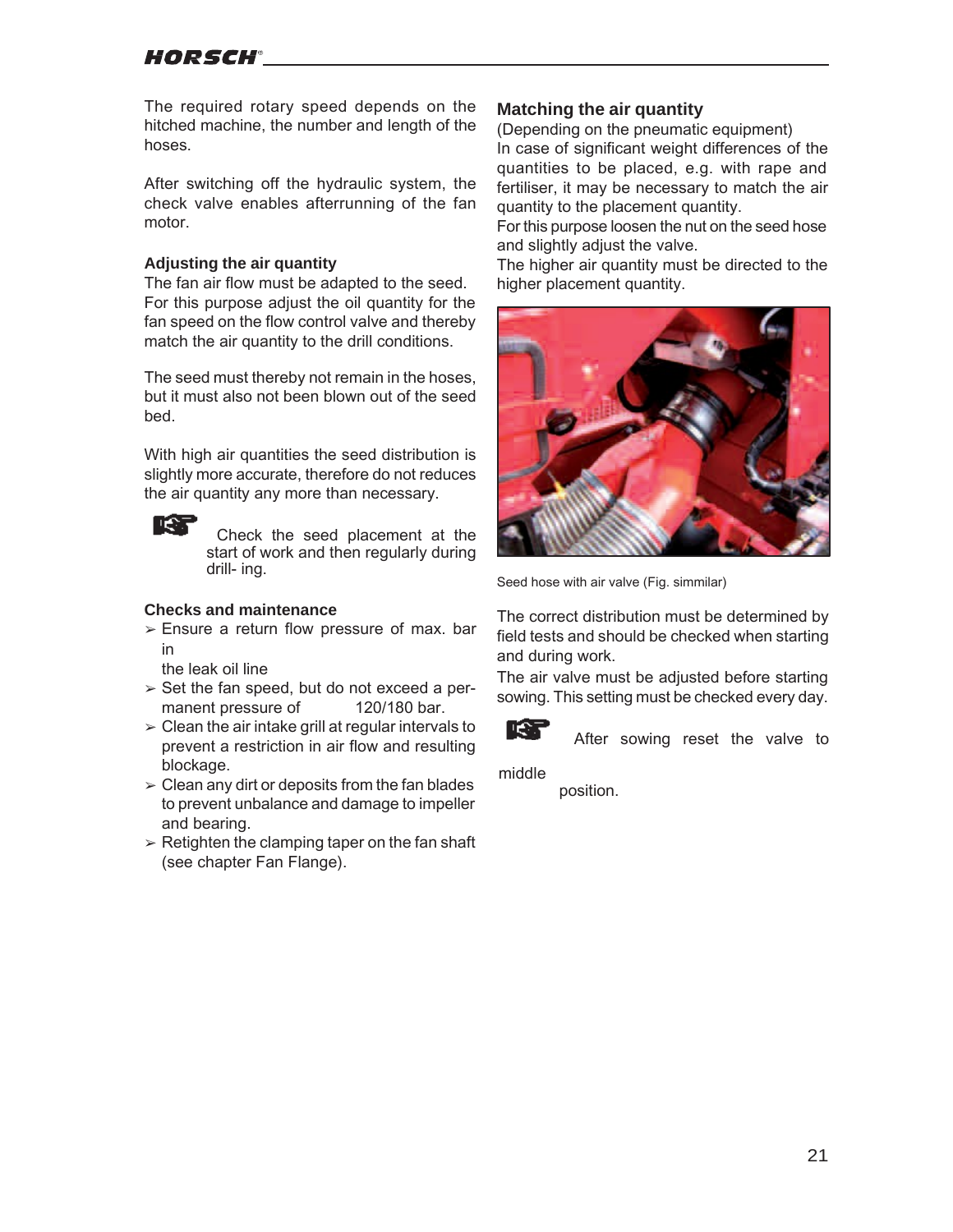## **Fan speeds**

The required fan speed is quite different, depending on hitched up machine and working width, design of the hydraulic system, single and twin hopper, fan size, seed and fertiliser quantity. Travel speed, weight and shape of fertiliser in form of ganules or powder and other factors also have an influence on the required air quantity.

The table can therefore only serve as a rough guide and the correct speed may deviate from the specified speed by up to 500 revolutions.



The correct speed must always be

de-

termined by testing in the field.

For uniform transverse distribution you should always aim at the highest possible speed, whereby the seed or fertiliser should not be blown out of the seed bed.

|          |            |                                   | Number of coul-<br>ters |               | <b>Wheat</b>     |                  | Rape             |            |
|----------|------------|-----------------------------------|-------------------------|---------------|------------------|------------------|------------------|------------|
|          |            | <b>Q</b> -Propto                  | Seed                    | Fertiliser    | Fan              | Valve            | Fan              | Valve      |
| 6 Meter  | Saatgut    | 40<br>G<br>晒<br>ℍ<br>Θ            | 40                      |               | 4000             |                  | 2800             |            |
|          |            | G<br>$\left( 20 \right)$<br>o.    | $2 \times 20$           |               | 4000             |                  | 2800             |            |
|          |            | 40<br>C<br>Œ                      | 40                      | 20            | $4000 -$<br>4500 | middle           | 3500             | restricted |
|          | Festd. HSA | e<br>C                            | $2 \times 20$           | $2 \times 10$ | $4000 -$<br>4500 | middle           | 3500             | restricted |
| 8 Meter  |            | C                                 | $2 \times 28$           |               | $4000 -$<br>4200 |                  | 2800             |            |
|          |            | Ć                                 | $2 \times 28$           | 28            | 3700 -<br>4000   | middle /<br>open | $3200 -$<br>3500 | restricted |
|          |            | G                                 | $2 \times 28$           | $2 \times 14$ | 3700 -<br>4000   | middle /<br>open | $3200 -$<br>3500 | restricted |
| 9 Meter  |            | G                                 | $2 \times 30$           |               | $4000 -$<br>4300 |                  | 2800             |            |
|          | Festd      | Ò                                 | $2 \times 30$           | 30            | 3700 -<br>4000   | middle /<br>open | $3200 -$<br>3500 | restricted |
|          | Festd. HSA | Q                                 | $2 \times 30$           | $2 \times 15$ | 3700 -<br>4000   | middle /<br>open | $3200 -$<br>3500 | restricted |
|          |            | (C                                | $2 \times 40$           |               | 3500 -<br>3700   |                  | 2500             |            |
| 12 Meter | HSA.       | 8<br>110<br>140<br>40<br>$\infty$ | $2 \times 40$           | $2 \times 20$ | 3800 -<br>4200   | middle /<br>open | 3000             | restricted |

22